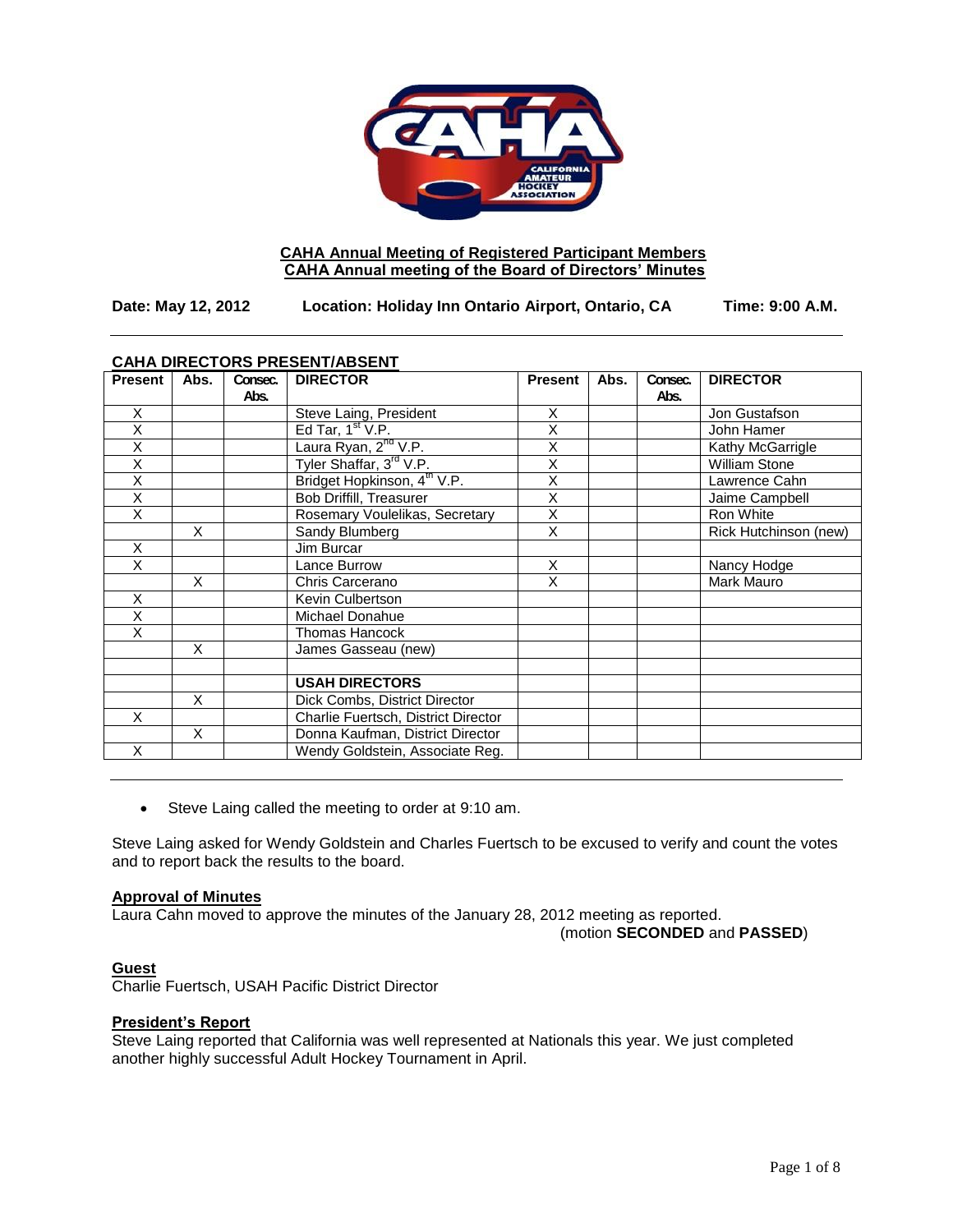## **Financial Report**

Bob Driffill distributed the financials dated July 31 to April 31, 2012. Lance Burrows moved to approve the financials as presented.

### (motion **SECONDED** and **PASSED**)

Jon Gustafson moved to have the respective Committee Chairs prepare a budget for each of the following events: Select Camps ~Boys & Girls', Adult Tournament, State Tournaments, CAHA Weekends and HS Tournaments

## (motion **SECONDED** and **PASSED**)

## **Select Camp**

Ed Tar distributed a 2012 Select Camp report. He thanked Justin White who did a great job in securing a wide range of evaluators and coaches. A total of 190 players participated in the CAHA Select Camp. 91 players moved on to the District camp. At the District camp, 42 players were selected to move on to the National camp and 24 of those 42 players were from California. USAH is shrinking the number of players advancing from the District Camps to the National Camps. In the 1998 division, 20 players from California were selected to advance to the Multi District Camp. Ed Tar stated that Lakewood does a great job in hosting the CAHA Select camp and will host next season's as well.

## **Disputes Resolutions & Penalty Review Report**

Ed Tar informed the board we have had 11hearings so far this year. They involve screening alerts and match penalties. The match penalty hearings usually involve abuse of official by an adult player. Ed Tar added that once it is affirmed that the abuse of an official occurred, we have no choice but to levy the one-year suspension. There is an appeal regarding this this afternoon. Match penalties that involve players usually had to do with fighting, or a helmet is removed, etc.

## **Youth Council**

Laura Cahn reported that Youth Council was very busy this year reviewing waiver requests, etc. Laura also stated that this year we had a new scheduler for the CAHA Weekends and state tournaments. Laura thanked the Youth Council Committee for their time and work this past year.

## **Adult Committee**

Tyler Shaffar reported that 46 teams participated in the CAHA state Adult tournament, April 27-29, 2012. Tyler stated that they could have easily expanded the tournament to 50 teams by starting earlier from Thursday through to Sunday. Many of the teams did not want the earlier start. Tyler Shaffar stated that he will be using USA Hockey's constant contact to send messages regarding abuse of officials, adult tournament, etc.

### **Girls'/ Women's Committee**

Bridget Hopkinson informed the board the California was well represented at Nationals this year, with five teams from the Lady Ducks organization and three teams from the Jr. Sharks. In addition, California had three Women's teams participating at Nationals as well, with one team in the B division and two teams in the C division. 77 Girls attended the CAHA Select Girls' camp with 60 girls advancing to Districts. Similar to the Boys, USAH has diminished the number of girls advancing to the National camp. We could have potentially 17 girls attending the National Camp. For those Girls not advancing to Nationals they are able to attend a Mid-AM Multi District Camp. Bridget stated that she too will be using USAH's constant contact to send out clubs' tryout information.

#### **Tournaments**

Laura Cahn reported in behalf of Sandy Blumberg who is absent. Laura Cahn stated that all of the state tournaments went extremely well. However, there were many complaints from the Pee Wee Tier I teams who had their state playoffs at Lake Tahoe. Wendy Goldstein stated that the team book credentials were a disaster, with a lot of paperwork missing.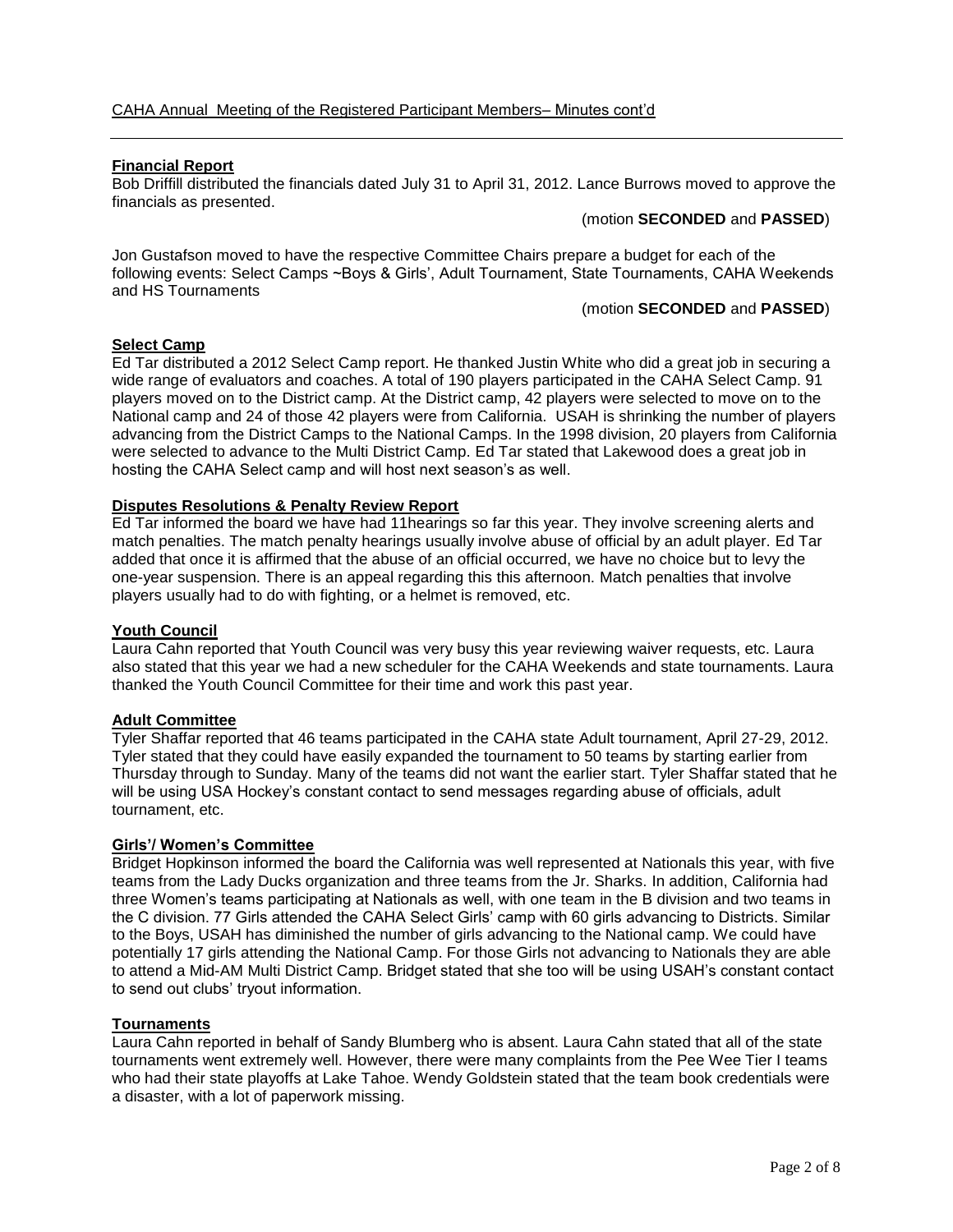# **Director-of-Referees**

Mark Mauro distributed a 2011-2012 Officiating report showing the number of officials that worked each of the state tournaments from each of the three officials' organization. Included in the distribution is the 2010-2011 season's' Officiating report for comparison purposes. This year was very challenging as the Pacific Districts, SCAHA Playoffs and Tier II playoffs were all held the same weekend in March. Overall, CAHA was able to use 16 officials new to working playoffs.

# **Old Business**

Steve Laing informed the board that he is still looking into acquiring additional insurance for Directors & Officers. The company that insures USA Hockey informed Steve that this is a conflict and could not execute dual insurance for separate affiliates.

## **New Business**

Steve Laing congratulated and announced the following elected 2012-2013 CAHA board members: Sandy Blumberg, Lance Burrows, Laura Cahn, Jaime Campbell, Chris Carcerano, James Gasseau, John Hamer, Rick Hutchinson, William Stone and Rosemary Voulelikas.

CAHA Annual Meeting of the Registered Participant members adjourned at 10:45 am

# **CAHA Annual Meeting of the Board of Directors**

Steve Laing called the meeting to order at 11:02 am.

## **Election of Officers**

# **1 st VP: Dispute Resolutions & Penalty Review Chair**

Ed Tar nominated by Laura Cahn. Ed Tar elected.

# **2 nd VP: Youth Council Chair**

Laura Ryan nominated by Rosemary Voulelikas. Laura Ryan elected.

# **3 rd VP: Adult Committee Chair**

Tyler Shaffar nominated by Jon Gustafson. Tyler Shaffar elected.

# **4 th VP: Girls & Women's Committee Chair**

Bridget Hopkinson nominated by Rosemary Voulelikas. Bridget Hopkinson elected.

## **Secretary**

Rosemary Voulelikas nominated by Bridget Hopkinson. Rosemary Voulelikas elected.

## **Treasurer**

Bob Driffill nominated by Wendy Goldstein. Bob Driffill elected.

## **President's Report**

Steve Laing informed the board that CAHA will be receiving about \$56,000 from the Block Grant money. Steve submitted a budget proposal to the District indicating the different programs CAHA will be running this year. In summary they are: One Goal program  $(-\$5,000)$ , subsidy of the Adult tournament  $(-\$$ \$10,000), Disability & Special Needs hockey in particular sled hockey equipment (~\$12,800), Concussion Awareness and Head Injury program (~\$4,000), League programs for growing the sport (~ \$13,000 - \$15,000 each), National, District meetings and events (~\$3,000) and about \$8,000 to the District to fund District programs. Last year we gave about \$8,000 back to the District for events such as disability programs, youth programs, etc.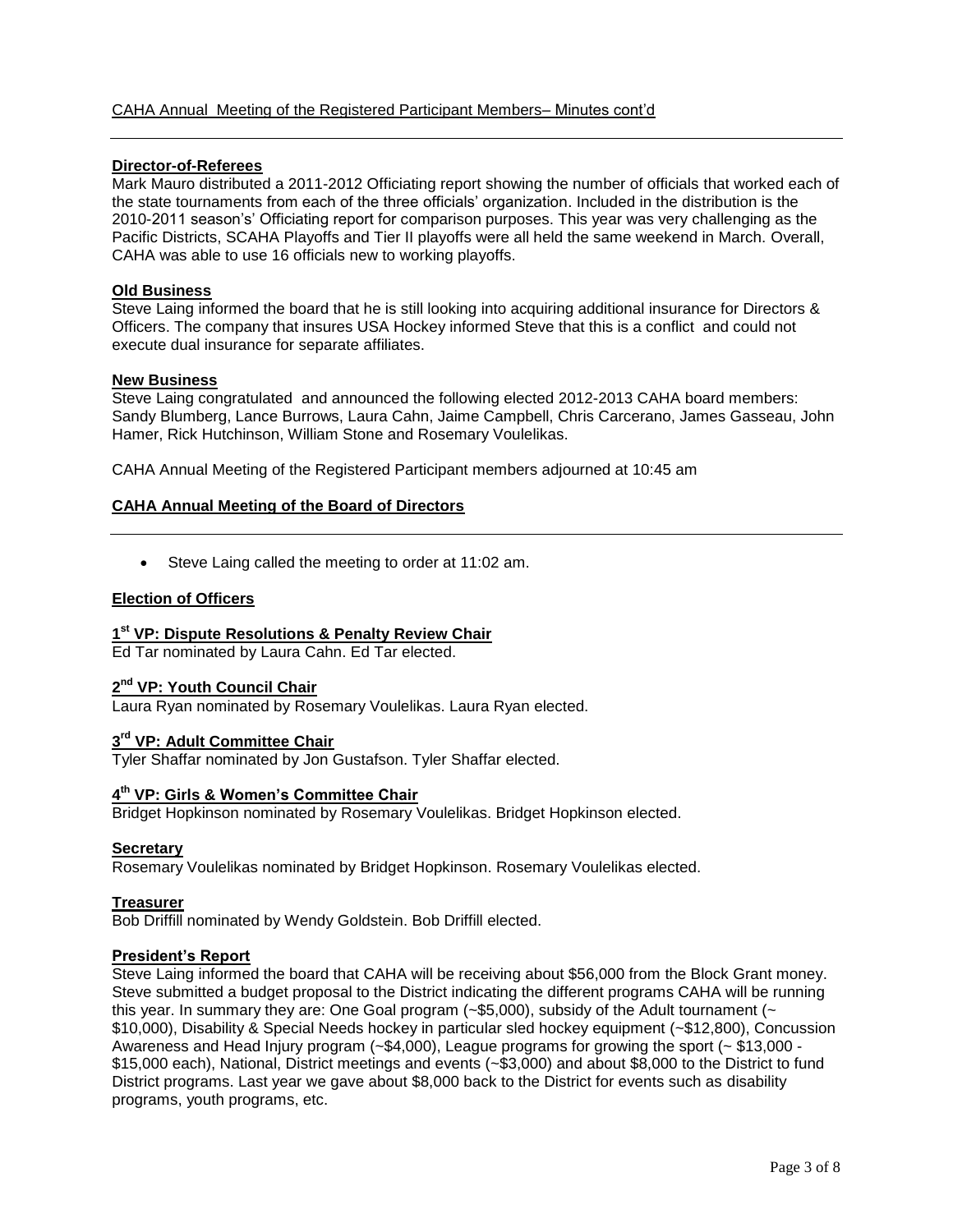# **President's Report (cont'd)**

Larry Cahn asked how the players from the One Goal programs are being tracked and if and when they are joining in-house programs and/or travel programs. Steve Laing asked if there was anyone who would be interested to act as the liaison between CAHA and the House programs that would help to track players that participate in the One Goal programs across the state at the various rinks. Steve Laing stated that he will contact Pat Kellenberger to get some registration numbers.

Kevin Culbertson moved to approve the above allocations of the Block Grant money, with the exact dollar amounts to be finalized for each program at a later date.

#### (motion **SECONDED** and **PASSED**)

Steve Laing summarized the Russia Friendly Competition Trip in October, 2012. The program is being paid by the US Department of State, the Bureau of Educational & Cultural Affairs. CAHA is looking for HS students that are of A/AA caliber. Ten California players and ten Minnesota players (mixture of boys and girls) will be selected that will be great ambassadors of the USA.

Ed Tar stated that CAHA should distribute a list of qualifying specs to the leagues so that everyone has the same information. Ed Tar asked if there would be any merit to interviewing the potential candidates before the final selection.

Thomas Hancock moved to have Steve Laing select two people from the North and two people from the south to be part of the player selection committee for the Russia trip.

#### (motion **SECONDED** and **PASSED**)

Rosemary Voulelikas moved to approve the new CAHA logo proposed by Steve Laing. (motion **SECONDED** and **PASSED**)

Steve Laing would like to implement a playing rule change, Rule 620(a) Head Contact. Steve is proposing a two year pilot program changing the rule from a minor 2 minute penalty to a 2 min + 10 min misconduct or a major + game misconduct penalty shall be assessed. William Stone moved to adopt the new rule change.

### (motion **SECONDED** and **PASSED**)

Steve Laing reported on USA Hockey's Safe Sport Program. This is to be implemented for next season 2013-14 season. Associations will be mandated to have a designated Safe Sport director. Sandy Blumberg agreed to be the CAHA Safe Sport program director. Steve Laing distributed a draft handbook to the board for a quick perusal.

Screening is now a two year term. All board members will be required to be screened. The state will reimburse your cost.

#### **2012-2013 Budget Approval**

Jon Gustafson moved to table the 2012-2013 Budget until next meeting.

(motion **SECONDED** and **PASSED**)

#### **2012-2013 Calendar**

Rosemary Voulelikas emailed a draft calendar copy to the board. Steve Laing listed some of the calendar dates missing including National tournaments and USA Hockey meetings.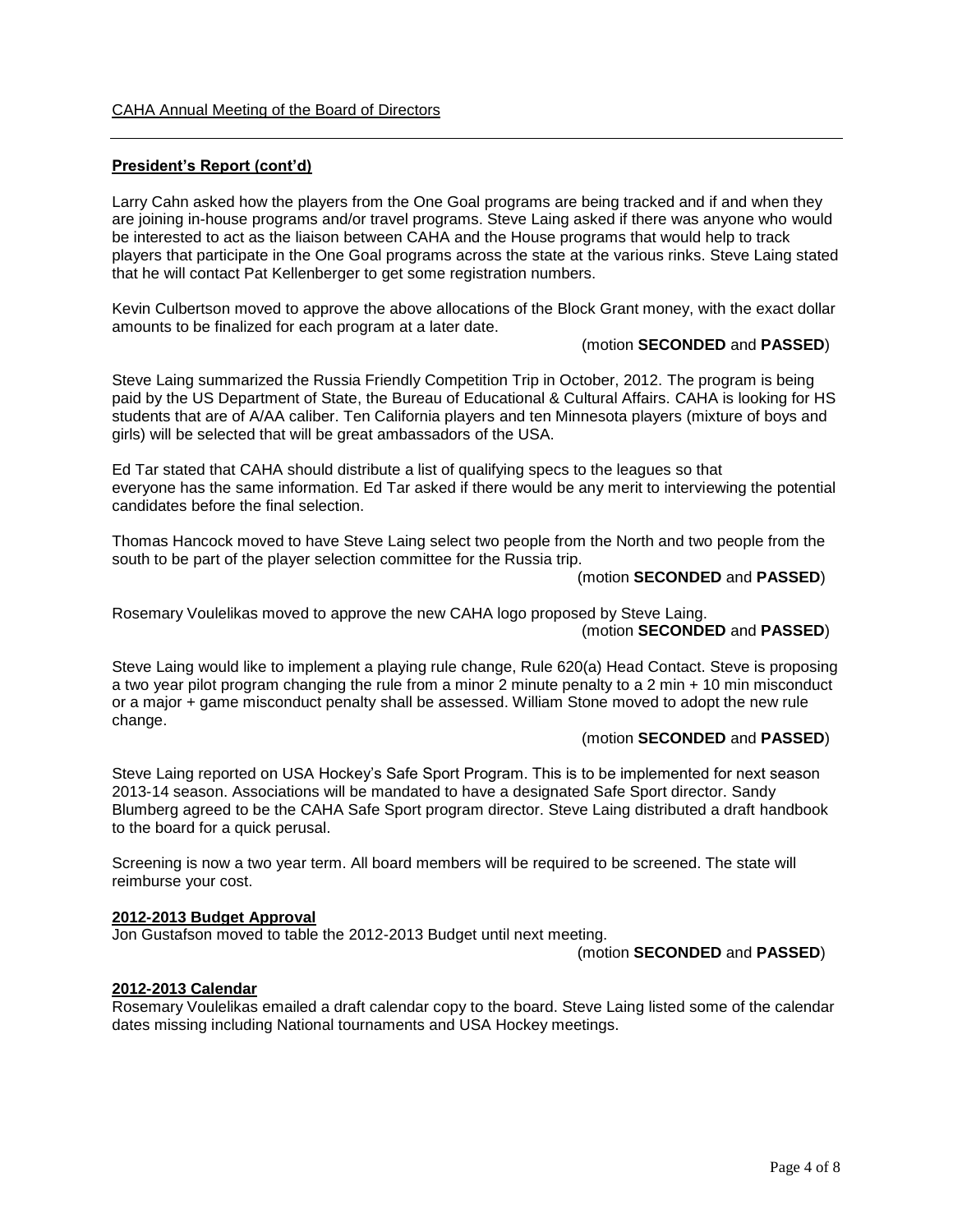### **Youth Council**

Laura Cahn distributed the Double Elimination Playdown and Tier I & II Playoff format to the board. Larry Cahn moved to adopt the double elimination format for Tier I & Tier II state playoffs and for the Tier II Playdowns.

#### (motion **SECONDED** and **PASSED**)

Laura Cahn distributed a handout on the benefits of Cross-ice games for the 8U division. John Hamer moved to mandate cross-ice games for the 8U division. Mike Donahue seconded. Result of the vote: 4Y and 10N; therefore motion fails.

Laura Cahn distributed Youth Council's recommendations for the allocations and venue assignments of the CAHA mandated weekends. Rosemary Voulelikas moved to approve Youth Council's recommendations.

(motion **SECONDED** and **PASSED**)

### **Rule Change Proposals**

Youth Council distributed a copy of the proposed rule changes to the board.

# **Section 1.0**

**Rule 1.3** Proposed rule change proposal: *"In addition*, *all in-house teams that participate in games, scrimmages or other type of contest during the 2012-2013 season with a team outside its own house program are required to pay \$30 per team. If teams, including in-house teams are added after the date that the membership application is submitted, the Member Association will remit the additional fees directly to CAHA. (see Table 6.0)*. John Hamer moved to adopt proposed rule proposal. Bob Driffill seconded. **Motion fails.**

# **Section 2.0 Individual Participant Registration**

**Rule 2.2 Coaches**:…….. "Coaches must also complete the required coaching certification class and age specific module prior to *November 30* of the current playing season". Jon Gustafson moved to adopt the proposed rule change. Mike Donahue seconded. **Motion fails.**

# **Section 3.0 Team Roster Registration**

**Rule 3.5 TEAM CREDENTIALS BOOK:** It is the responsibility of the team manager and/or team representative to insure that the team credentials book must be present at all of the team's USA Hockey sanctioned events, (i.e. league and exhibition games, off-ice conditioning, tournaments, etc.). The team credentials book in proper order must be prepared as per CAHA Rule 23.2. CAHA reserves the right to verify a team's credential book at any time throughout the season and to impose sanctions against the team and/or club. Thomas Hancock moved to approve the prosed rule as presented.

(motion **SECONDED** and **PASSED**)

**Rule 3.6 LEAGUE TIER I AND TIER II & HIGH SCHOOL PRELIMINARY ROSTERS:** Preliminary Rosters are no longer being required to be signed. Lance Burrow moved to adopt the proposed changes and housekeeping changes as presented.

#### (motion **SECONDED** and **PASSED**)

Jon Gustafson moved to adopt the proposed **Rules 3.8** through to **3.9.1** changes to require final rosters to be signed and the definitions of the words cut and drop as well as the December "freeze" date as presented. (motion **SECONDED** and **PASSED**)

Kevin moved to adopt the proposed changes to **Rules 3.9.1.1** through to **3.9.1.5** changes outlining the Final signed roster dates for all levels as presented. (motion **SECONDED** and **PASSED**)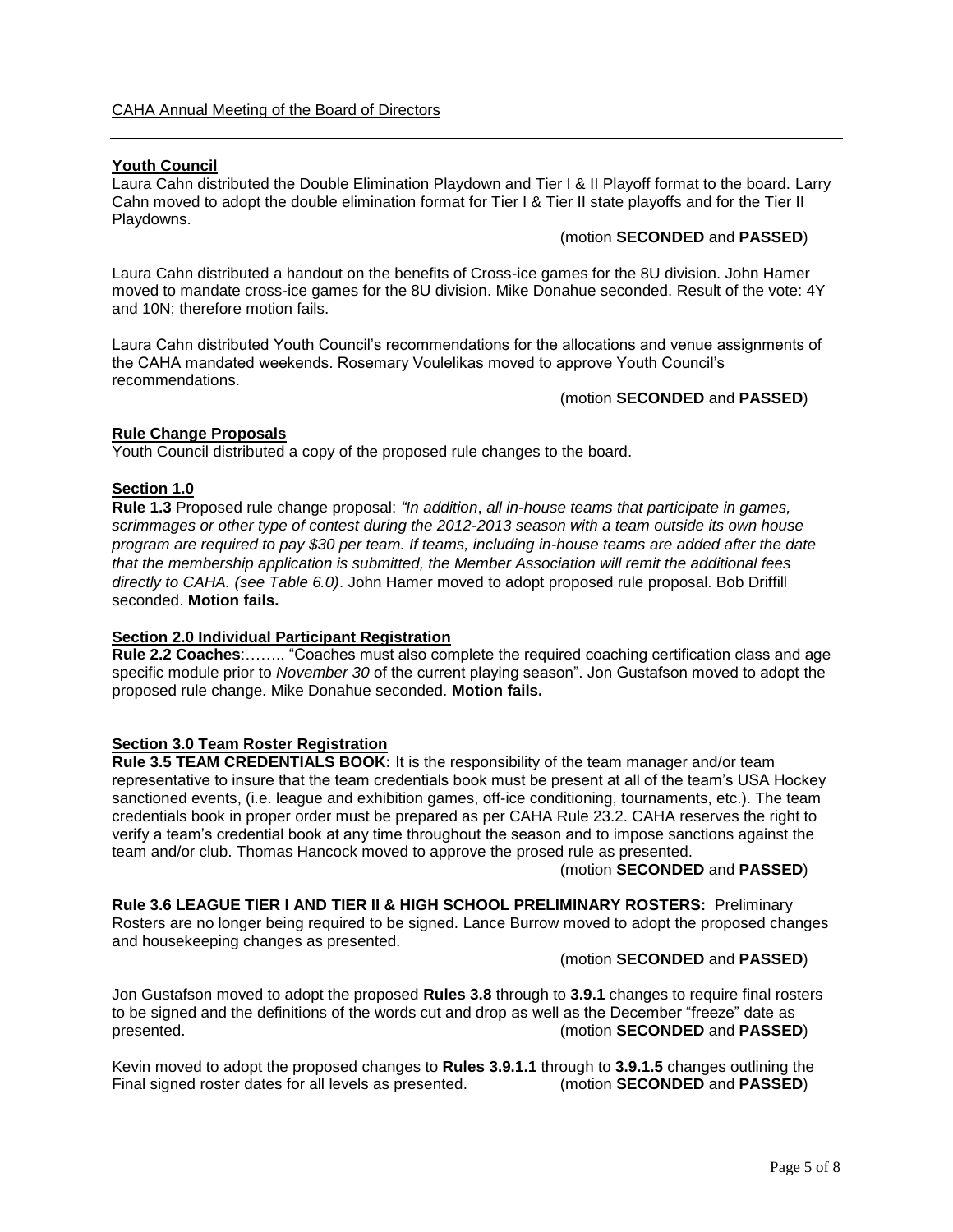## **Youth Council (cont'd)**

# **Section 6.0 CAHA and USA Hockey Fee Schedule**

Bob Driffill moved to approve section 6.0 with the following corrections of \$46 for youth and \$44 for adults.

(motion **SECONDED** and **PASSED**)

## **Section 7.0 General Information**

**Rule 7.2 (b) Financial Responsibility:** Proposed rule to read as follows: *"Players appearing on league wide delinquency lists may not be rostered on any CAHA member association's USA Hockey roster."* Bob Driffill moved to adopt the proposed rule change. (motion **SECONDED** and **PASSED**)

**Rule7.6 Game Misconducts:** Proposed rule to read as follows**:** *"Game misconduct penalties must be served in the next pre-scheduled game with that team (the game already appearing on the CAHA or league approved schedule of that team at the time of the infraction) unless they will no longer be playing with that team then it reverts back to the next scheduled USA Hockey game. (refer to USA Hockey Playing Rule 404 (b))."*

**Rule 7.7 Racial Slur: "***Any player or coach who is given a penalty as a result of using a racial slur will be assessed a match penalty. The racial slur must be documented on the score sheet or in the referee's report."*

Tom Hancock moved to approve the proposed rule changes for Rule 7.6 and 7.7.

### (motion **SECONDED** and **PASSED**)

**Rule 7.8 Head Contact:** Rule already discussed in president's report.

## **Rule 7.14 Player Up Guidelines:** Rule to read as follows:

- **a.** *For Mite, Squirt and Bantam age classifications* a player who by birth is in their 2<sup>nd</sup> year of his or her age division may play up one age classification. A statement of indemnification and release signed by the parent or guardian must be submitted to their respective league prior to being rostered. Once a player has been approved to play-up he/she may not move back to his or her age appropriate division.
- **b.** *No youth player may play from a non-checking to a checking division*.

**Rule 7.15 Tryout Dates: To read as follows:** Tryouts for the 2012-2013 season and thereafter may begin no earlier than May 15<sup>th</sup>. *CAHA defers the actual tryout start dates for levels and divisions to the individual leagues.*

Kevin Culbertson moved to accept the proposed changes to Rules 7.7, 7.8 7.14 and 7.15 as presented. (motion **SECONDED** and **PASSED**)

## **Rule 7.22 Proposed changes to read:**

**(b)** CAHA prohibits any one from offering or providing financial incentives to any player or any player's family as an inducement to join any team that is not offered to all players or player's families.

**(c)** CAHA limits the rostering of out-of-state players to **no more than 2 players per team.** An out of state player is defined as an un-emancipated minor whose parent's or guardian's primary residence is outside of the state of California. This rule does not apply for an out of state player that comes from a state that does not offer the equivalent level.

**7.23 Safe Sport Policy:** TBA after USA Hockey Annual Congress meeting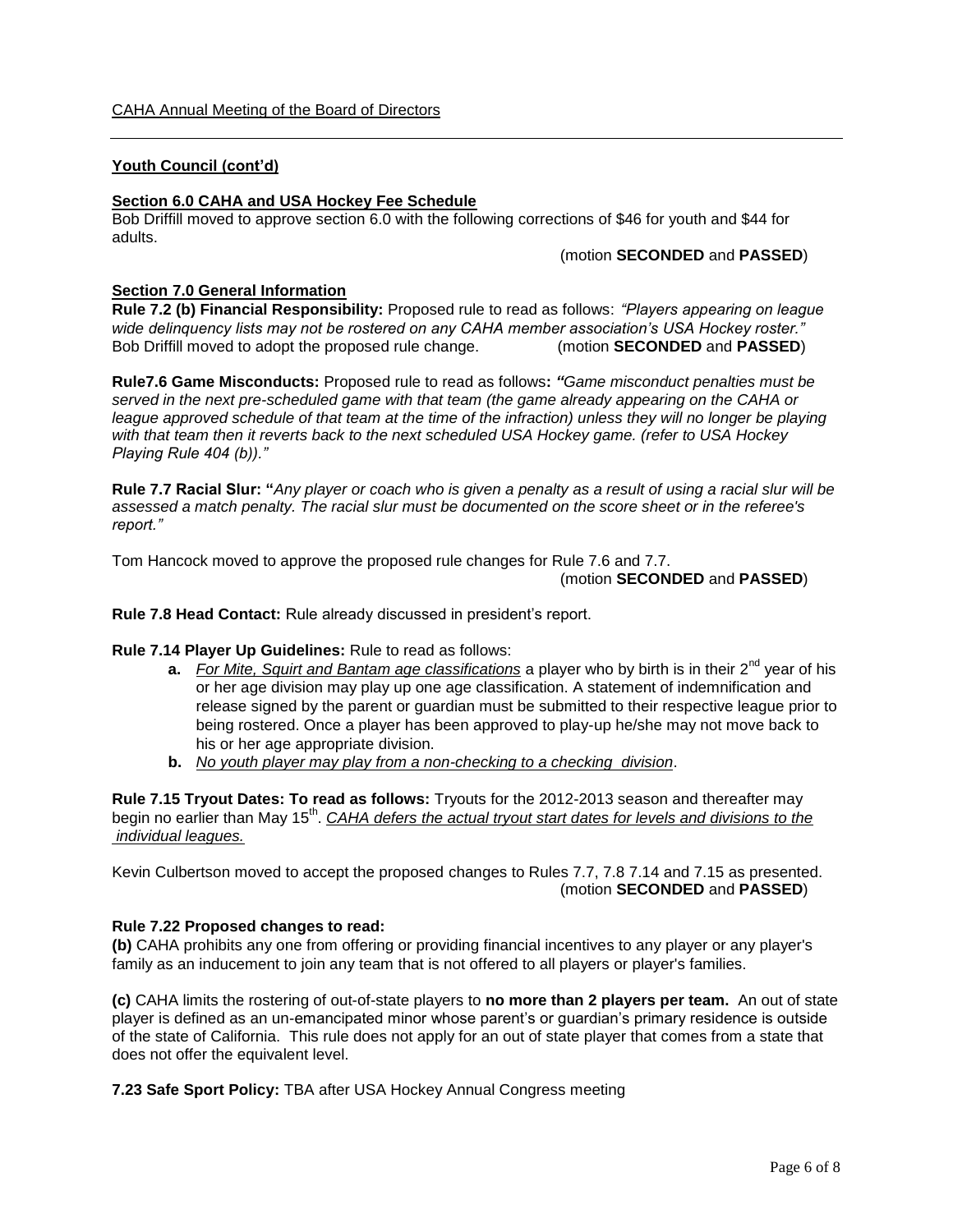Kevin Culbertson moved to approve the proposed rule changes to 7.22 (b) and (c) and 7.23. (motion **SECONDED** and **PASSED**)

# **Section 10.0 Tier I (AAA) Classification**

**10.9 Player Movement**: Until *December 1*, Tier I players may be added to another Tier I team provided they are properly released and be post season eligible for CAHA State championships.

- c. Until *December 1*, a properly released Tier II, A, or B player may be added to a Tier I roster and be post-season eligible for CAHA state championships.
- d. After *December 1*, Tier I rosters are frozen and no players may be *cut (or dropped).*
- e. Any player that is removed from a roster shall not be allowed to be placed back on the roster of the team more than *twice* from which he or she was removed regardless of when the player is removed. However, prior to *12/1*, Tier I players may participate on another Tier I team within the same association for a maximum of *2 movements*.

Rosemary Voulelikas moved to approve the proposed rule 10.9 as presented.

## (motion **SECONDED** and **PASSED**)

# **Section 11.0 Tier II (AA) Classification**

**Rule 11.9** through to 11.21 deals with the Double Elimination format for the playdowns which was already approved during the president's report. The rest of the changes are edits that eliminates the round robin procedures.

**Rule 11.19** The following USAH procedure was added to the rule: *"Any player whose penalty had not been completed when the overtime period ended or who receives a penalty during a shootout procedure is not eligible to be one of the players selected to participate in any portion of the shootout procedure (s)."*

**Rule 11.20 & Rule 11.21** Explains the pairings of the teams for the double elimination as well as the teams advancing to state playoffs..

**Rule 11.24 Player Movement:** Changes to date to reflect the December 1<sup>st</sup> freeze date and added the following: *"(f) Any Tier I player added to a Tier II team that participates in a CAHA mandated weekend will be deemed a permanent addition to that Tier II team."*

John Hamer moved to approve the proposed rule changes in Section 11.0 as presented. (motion **SECONDED** and **PASSED**)

## **Section 12 Youth A and Section 13 Youth B:**

Bridget Hopkinson moved to approve the proposed rule changes in Section 12 and Section 13 as presented. (motion **SECONDED** and **PASSED**)

## **Section 14.0 Girls' and Women's Teams**

Lance Burrow moved to approve the proposed rule changes in Section 14.

(motion **SECONDED** and **PASSED**)

## **Section 15: CAHA High School Teams**

**Rule 15.2** To read as follows*: "(a) A USA Hockey Team Roster form 1-T including proof of U.S.*  residency, eligibility to enroll in school, proof of enrollment in the school, eligibility to play varsity sports at *the school, proof of USA Hockey registration for each player, coach, and manager." "(b) A \$500.00 deposit must also be submitted with the USA Hockey Team Roster form 1-T prior to September 15 of the current playing season. This deposit shall be applied toward the California State Tournament. If the team drops from the Division II classification after October 31 the deposit shall be forfeited."* Rosemary Voulelikas moved to approve proposed rule changes in Section 15.

(motion **SECONDED** and **PASSED**)